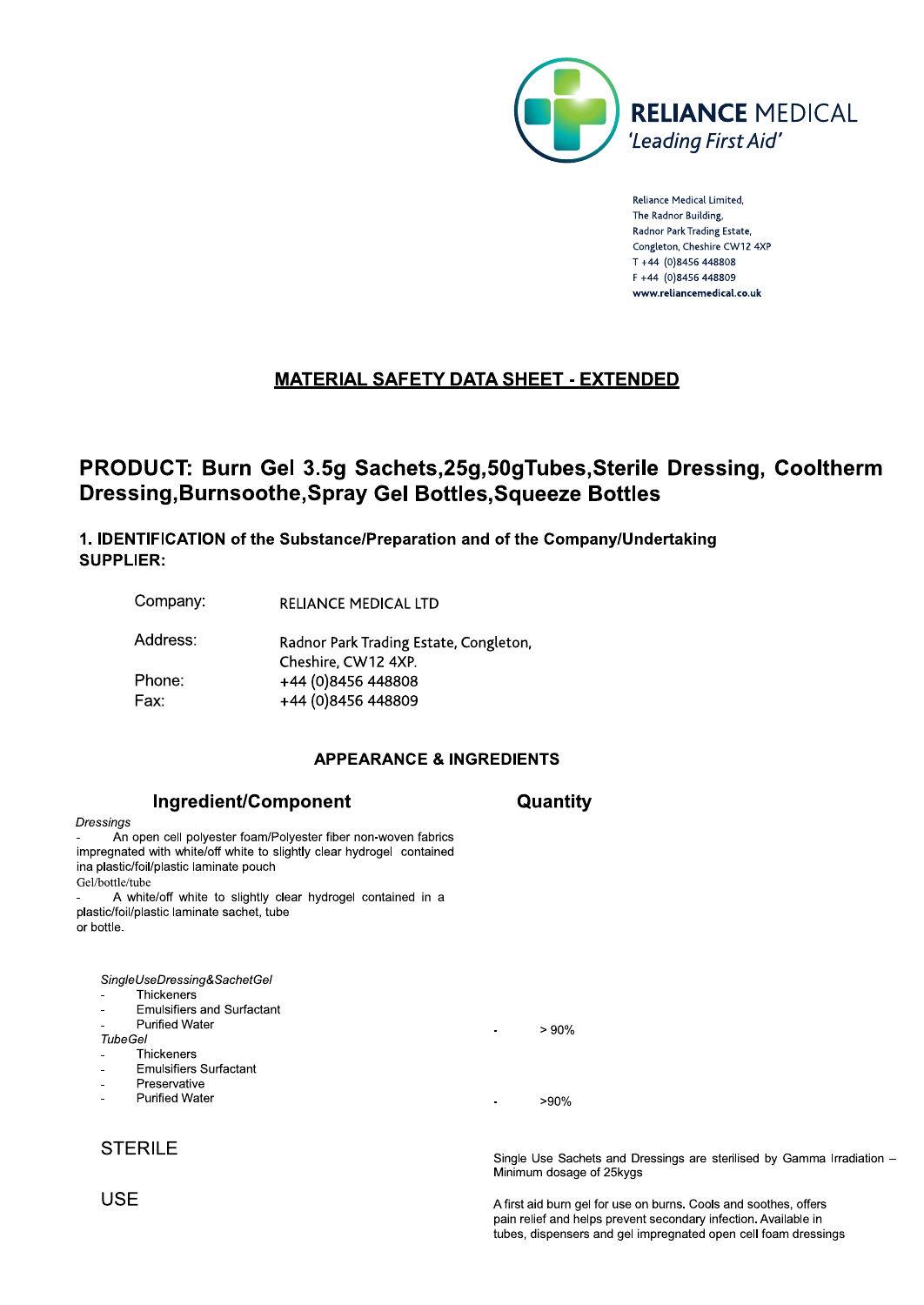**2. Hazards identification**<br>Product poses no immediate hazard. Discharge of large produ<br>result in toxicological effects on water organisms. 2. Hazards identification<br>Product poses no immediate hazard. Discharge of large product quantities into natural water systems could<br>3. Composition 2. Hazards identification<br>Product poses no immediate hazard. Discharge of large product quantities into<br>result in toxicological effects on water organisms.<br>3. Composition<br>Incredients and packaging materials are listed belo **2. Hazards identification**<br>Product poses no immediate hazard. Discharge of languard in toxicological effects on water organisms.<br>**3. Composition**<br>Ingredients and packaging materials are listed below **Hazards identification**<br>
moduct poses no immediate hazard. Discharge of large product quantities into natural was<br>
sult in toxicological effects on water organisms.<br> **Composition**<br>
Ingredients and packaging materials are

| 2. Hazards identification<br>result in toxicological effects on water organisms. |         | Product poses no immediate hazard. Discharge of large product quantities into natural water systems could |
|----------------------------------------------------------------------------------|---------|-----------------------------------------------------------------------------------------------------------|
| 3. Composition<br>Ingredients and packaging materials are listed below.          |         |                                                                                                           |
| Name                                                                             | CAS no. | <b>Risks</b>                                                                                              |
| Surfactant                                                                       |         | No risks have been identified                                                                             |
| Emulsifiers                                                                      |         | No risks have been identified                                                                             |
| Propylene Glycol                                                                 |         | No risks have been identified                                                                             |
| Glycerol                                                                         |         | No risks have been identified                                                                             |
| Water                                                                            |         | No risks have been identified                                                                             |
| Polyester fiber non-woven fabrics                                                |         | No risks have been identified                                                                             |
| polyester foam                                                                   |         | No risks have been identified                                                                             |
| Aluminum foil bags                                                               |         | No risks have been identified                                                                             |

**First aid measures**<br> **Self contact:** This product is intended to be in contact with the skin when used as directed in the instructions<br>
r use.<br> *Self contact:* Not relevant.<br> **Self contact:** Not relevant.<br> **Self containin** *Protection of encycle is intended to be in contact with the skin when used as directed in the instructions*<br> *Protection of econtact:* Not relevant.<br> *Protection:* Not relevant.<br> *Protection:* Not relevant.<br> **Protection: Fire fighting measures**<br> **Fire fighting carbon dioxide and carbon monoxide may be given off in large fires.**<br> *Fumes containing case foam, dry powder or water spray.*<br> *Self contained breathing apparatus and full protecti* 

**4 First aid measures**<br>
Skin contact: This product is intended to be in contact with the sk<br>
for use.<br>
Eye contact: Not relevant.<br>
Inhalation: Not relevant.<br>
Inhalation: Not relevant.<br> **5. Fire fighting measures**<br>
Fumes co **First aid measures**<br> *Protection of the product is intended to be in contact with the skin when used*<br> *Protection:* Not relevant.<br> *Protection:* Not relevant.<br> **Protection:** Not relevant.<br> **Protection:** Not relevant.<br> **P** *Clean-up operation:* Not relevant.<br> *Clean-use.*<br> *Clean-use.*<br> *Clean-up of relevant.*<br> **Fire fighting measures**<br> *Clean-up operation dioxide and carbon monoxide may be given off in la<br>
To extinguish fire, use foam, dry* Finalistion: Not relevant.<br> **7. Finalistion:** Not relevant.<br> **7. Finalistion:** Not relevant.<br> **7. Finalistic Schemes containing carbon dioxide and carbon monoxide may**<br> **7. Despite Contained breathing apparatus and full pr Fire fighting measures**<br> **Fire fighting measures**<br> *Fire* **fighting measures**<br> *Handling carbon dioxide and carbon monoxide may be given off ir*<br> *To extinguish fire, use foam, dry powder or water spray.*<br> *Self contained* Funes containing carbon dioxide and carbon monoxide may be given off in<br> **Funes containing carbon dioxide and carbon monoxide may be given off in**<br> **8. Accidental elease measures**<br> **8. Accidental release measures**<br> **9. Acc** *To extinguish fire, use foam, dry powder or water spray.*<br> *Co extinguish fire, use foam, dry powder or water spray.*<br> *Self contained breathing apparatus and full protective clothing must be v*<br> **Accidental release measu** Self contained breathing apparatus and full protective clothing must<br> **Accidental release measures**<br> *Protection of persons:* No specific measures.<br> *Protection of environment:* Avoid discharge into natural water syste<br> *C* **Accidental release measures**<br> *Protection of persons:* No specific measures.<br> *Protection of environment:* Avoid discharge into natural water systems or d<br> *Clean-up operation:* No specific measures.<br> **Handling and storag** Protection of persons: No specific measures.<br>
Protection of persons: No specific measures.<br>
Protection of environment: Avoid discharge into natural water systems<br>
Clean-up operation: No specific measures.<br> **7. Handling:** S Protection of environment: Avoid discharge into natural water system<br>
Protection of environment: Avoid discharge into natural water system<br> *A*<br> **Andling and storage**<br> **Andling and storage**<br> **Andling and storage**<br> *Andling* 

*Flean-up operation:* No specific measures.<br> **Ianaling and storage**<br> **Iandling and storage**<br> **Iandling:** See instructions for use.<br> *Forage:* Store until use as supplied and at normal temperature:<br> *Forage:* Store until us **Handling and storage**<br> **Handling:** See instructions for use.<br> **Boiling:** See instructions for use.<br> **Exposure controls/personal protection**<br> **Exposure controls/personal protection**<br> **Exposure controls/personal protection** *Solubility:* Water *Solubility Fandling:* See instructions for use.<br> *Conductions* See instructions for use.<br> *Conduction*: Store until use as supplied and at normal temperary<br> *Consume* controls/personal protection<br> *Consumeration:* None required<br> *Co* **10. Stability and reactivity**<br> **10. Stability and reaction:** None required<br> **10. Stability protection:** None required<br> **10. Physical and chemical properties**<br> **10. Physical and chemical properties**<br> *Appearance:* Wound dr Exposure controls/personal protection<br>
Eye/face protection: None required<br>
Mixim protection: None required<br>
expiratory protection: None required<br>
Appearance: Vound dressing<br>
Flash point: Not relevant<br>
Boiling point: Not re Evertical protection: None required<br>
Evertical contact with protection: None required<br>
Akin protection: None required<br>
Appearance: Wound dressing<br>
Appearance: Wound dressing<br>
Flash point: Not relevant<br>
Boliling point: Not **11. Toxicological information**<br> **11. Toxicological information**<br> **11. Toxicological information**<br> **11. Toxicological information**<br> **11. Toxicological information**<br> **11. Toxicological information**